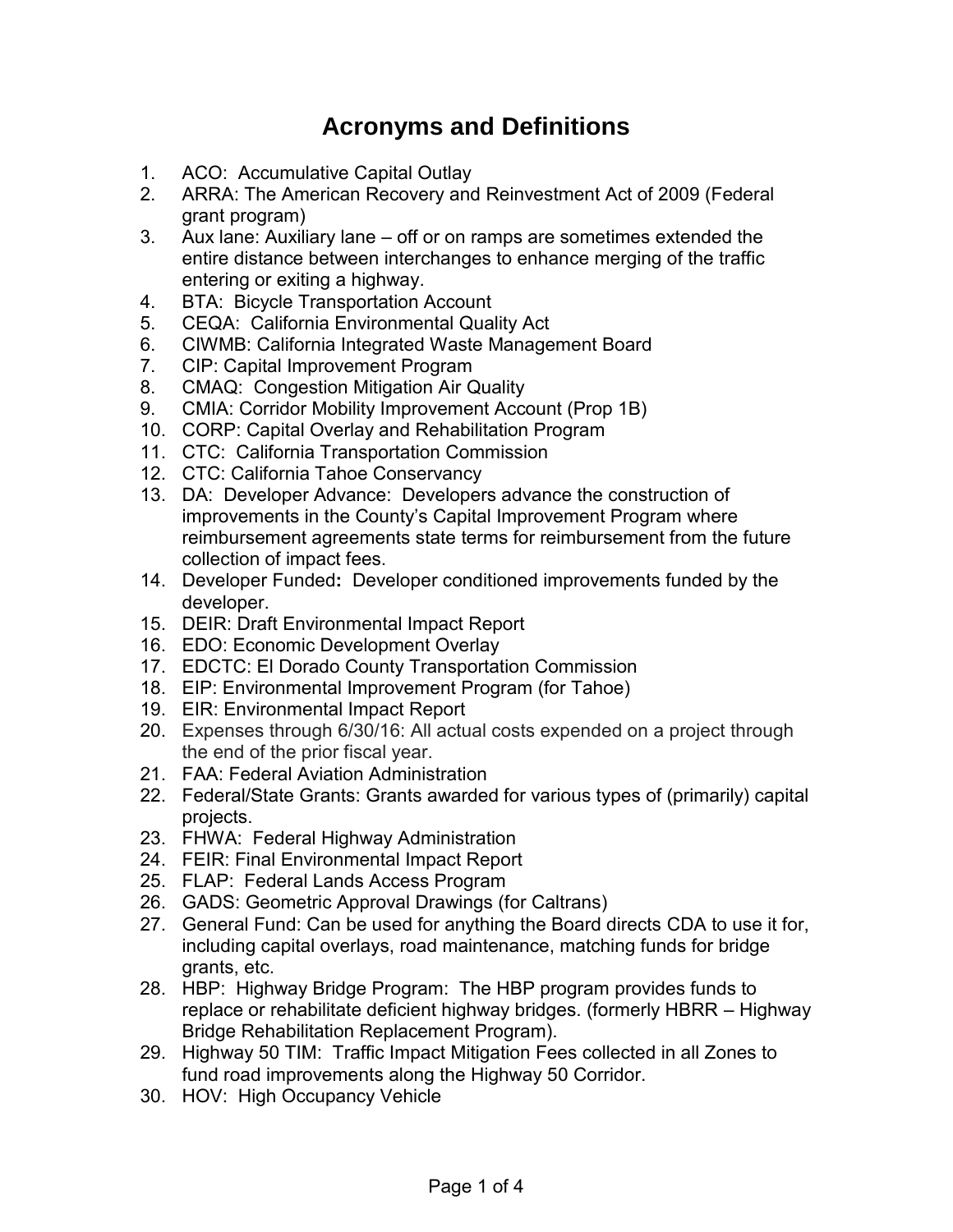- 31. HRRRP: High Risk Rural Roads Program (Federal grant program)
- 32. HSIP: Highway Safety Improvement Program (Federal grant program)
- 33. ITS: Intelligent Transportation Systems
- 34. LOS: Level of Service
- 35. MC&FP: Master Circulation and Funding Plan: A portion of the sales and property tax collected in the MC&FP district, which is to be used to fund roadway capital improvement projects inside the district (e.g., Missouri Flat Interchange, Diamond Springs Parkway).
- 36. NEPA: National Environmental Policy Act
- 37. NPDES: National Pollution Discharge Elimination System
- 38. PA & ED: Project Approval and Environmental Document
- 39. PDR: Project Development Support
- 40. PLHD: Public Lands Highway Discretionary
- 41. PR: Project Report
- 42. PS&E: Plans, Specifications and Estimates
- 43. PSR: Project Study Report
- 44. PUFF: Public Utility Franchise Fees: Provided for under the Streets and Highway Code, Sections 680-694. Public utility companies have entered into franchise agreements that provide for the payment of franchise fees to the County based on a percentage of power sales.
- 45. Project Initiation Date: This is the date that coincides with the project engineer's original estimate.
- 46. Proposition 1B: As approved by the voters in the November 2006 general elections, Proposition 1B enacts the Highway Safety, Traffic Reduction, Air Quality, and Port Security Bond Act of 2006 to authorize \$19.925 billion of state general obligation bonds for specified purposes, including high-priority transportation corridor improvements, State Route 99 corridor enhancements, trade infrastructure and port security projects, school bus retrofit and replacement purposes, state transportation improvement program augmentation, transit and passenger rail improvements, state-local partnership transportation projects, transit security projects, local bridge seismic retrofit projects, highway-railroad grade separation and crossing improvement projects, state highway safety and rehabilitation projects, and local street and road improvement, congestion relief, and traffic safety.
- 47. RAC: Targeted Rubberized Asphalt Concrete Incentive Program (Grant program offered by the State's CIWMB)
- 48. RDT: Road District Tax: A percentage of property taxes.
- 49. ROW or R/W: Right of Way
- 50. RSTP: Regional Surface Transportation Program: This program was established by California State Statute utilizing Surface Transportation Program Funds that are identified in Section 133 of Title 23 of the United States Code. Various types of projects are eligible for funding from the RSTP including, but not limited to: construction, reconstruction, rehabilitation, resurfacing, restoration, and operational improvements on Federal-aid highways and bridges; safety improvements on public roads of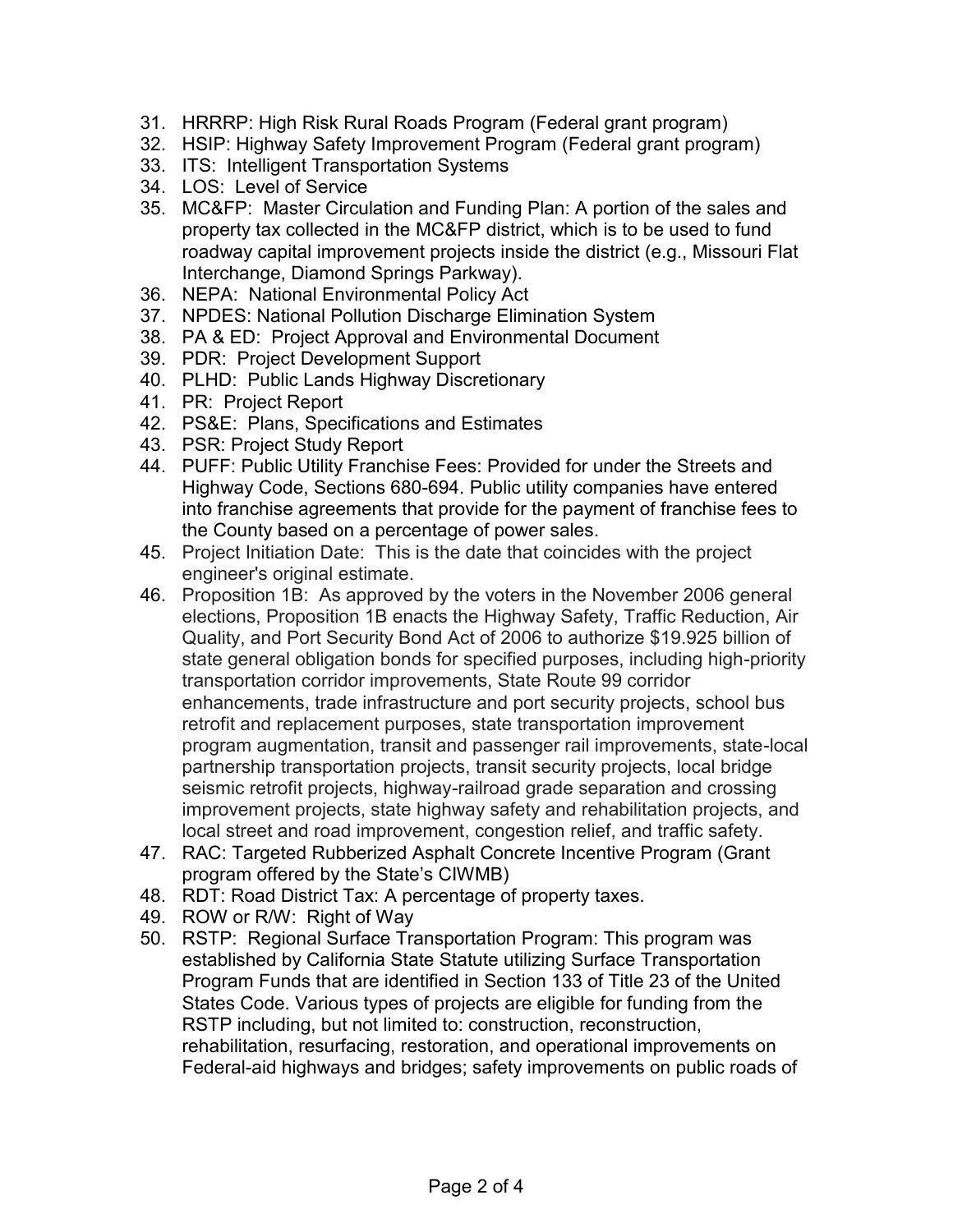all functional classifications; capital costs for transit projects eligible for assistance under the Federal Transit Act; etc.

- Urban RSTP: Can only be used in the urbanized area based on the Sacramento Urbanized Area Map 2010. The Sacramento Urbanized Area Map was developed by the FHWA based on 2010 census data.
- Rural RSTP: Can only be used in areas outside those identified as Urban on the Sacramento Urbanized Area Map.
- 51. RSTP-G: Regional Surface Transportation Program Exchange Funds Guaranteed: Portion of RSTP that is received by El Dorado County based on formula or apportionment per Street & Highways Code section 182.6h.
- 52. RWQCB: Regional Water Quality Control Board
- 53. Road Fund: Road Fund Discretionary: Various entitlements received by the County Road Fund for general road purposes. Funding sources include State Gas Tax, Federal Forest Reserve, Road District Tax and Transportation Development Act funds.
- 54. SCIP: Statewide Community Infrastructure Program: A financing program that enables developers to pay most impact fees or finance developer conditioned improvements that qualify under the 1913/1915 Act.
- 55. SEZ: Stream Environment Zone.
- 56. SHOPP: State Highway Operation and Protection Program (State grant program)
- 57. SLPP: State and Local Partnership Program (State grant program)
- 58. SPTC: Sacramento Placerville Transportation Corridor
- 59. STIP: State Transportation Improvement Plan (State grant program)
- 60. SR2S: Safe Routes to School (State grant program)
- 61. SRTS: Safe Routes to School (Federal grant program)
- 62. Silva Valley Set-Aside: 30% of all TIM fees collected in El Dorado Hills Area Zone 8 to fund the future Silva Valley Interchange.
- 63. State Highway Users Tax (aka "Gas Tax"): Provided for under the Streets and Highway Code, Sections 2104-2106. Most of this funding is calculated by formula based on the number of licensed vehicles and maintained mileage.
- 64. SWRCB: State Water Resources Control Board the regulatory agency responsible for the administration of 1972 Clean Water Act.
- 65. TDA: Transportation Development Act
- 66. TEA: Transportation Enhancement Activities
- 67. TIGER: Transportation Investment Generating Economic Recovery
- 68. TIM: Traffic Impact Mitigation. Pertains to the revenue program (in accordance with AB 1600 and California Government Code 66000-66008) to pay for capital projects in "Exhibit B" of the most current Board adopted TIM Fee Resolution
	- Zone 8 TIM: (formerly known as "El Dorado Hills/Salmon Falls Area RIF") Traffic Impact Mitigation fees to fund road improvements in the El Dorado Hills area (TIM Fee Program Zone 8)
	- Highway 50 TIM: Traffic Impact Mitigation fees collected in all Zones to fund road improvements along the Highway 50 Corridor